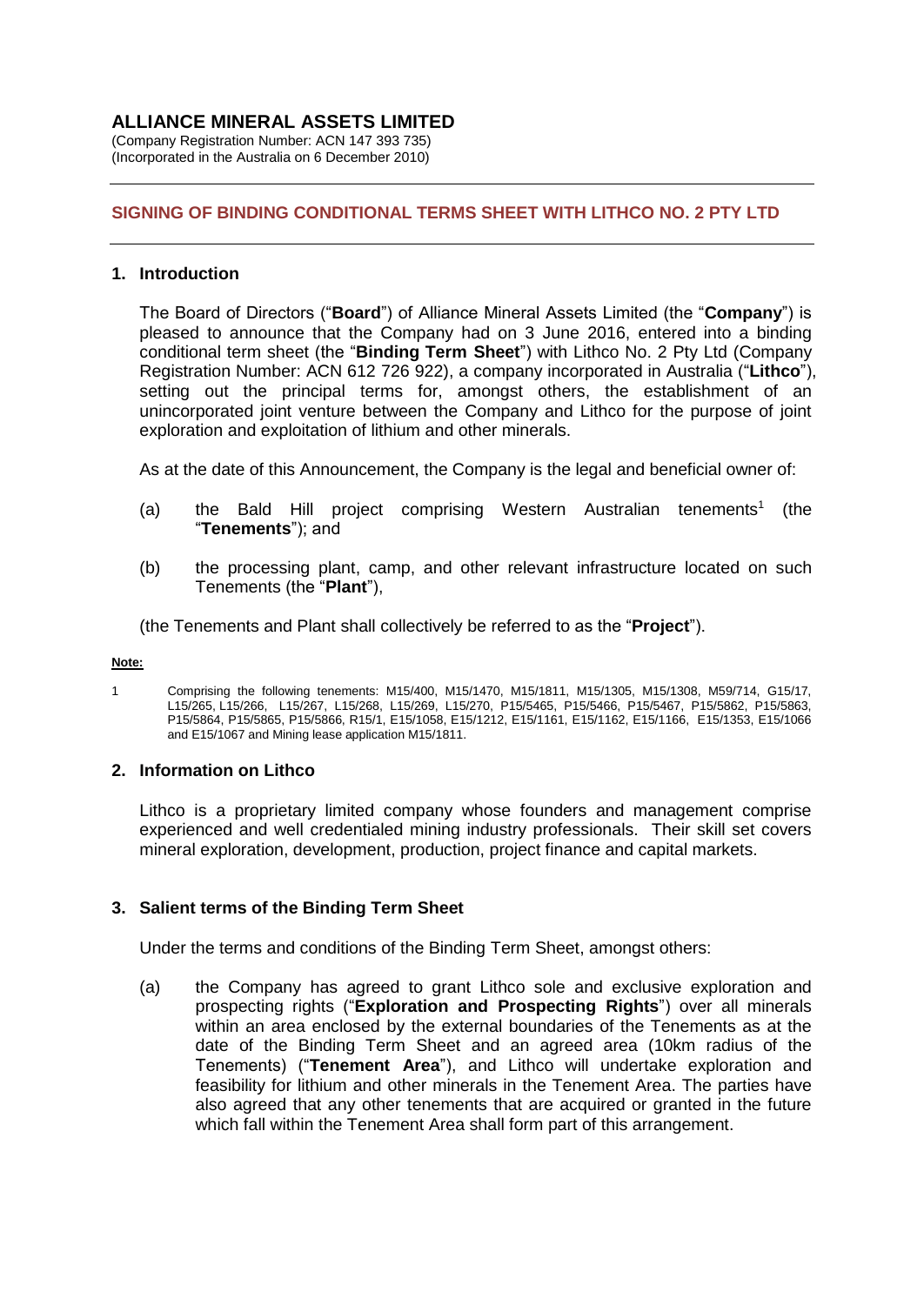Page 2

- (b) Lithco undertakes to:
	- (i) spend, by 31 December 2017 (or such later date as mutually agreed by the Parties) ("**Earn-in Period**"), a minimum of AUD7,500,000 on exploration, evaluation, and feasibility (including administrative and other overhead costs in relation thereto) ("**Expenditure Commitment**"); and
	- (ii) spend, AUD12,500,000 in capital expenditure required for upgrading and converting the Plant for processing ore derived from the Tenement Area, infrastructure costs, pre-stripping activities and other expenditures including operating costs ("**Capital Expenditure**").
- (c) Upon completion of the Expenditure Commitment, Lithco shall be entitled to 50% of all rights to lithium minerals from the Tenements.
- (d) Upon completion of: (i) the Expenditure Commitment; (ii) the Capital Expenditure; and (iii) the capital raising exercise in the Company for an amount of not less than S\$5,000,000, in which a shareholder of Lithco would be involved ("**Capital Raising Exercise**"), Lithco will be entitled to a 50% interest in the Project and the Company will continue to hold the remaining 50% legal and beneficial interest in the Project.
- (e) Upon completion of the Expenditure Commitment, Capital Expenditure and the Capital Raising Exercise and subject to the Binding Definitive Agreements (as defined below) being entered into, the Company and Lithco shall constitute a joint venture in equal proportions (i.e. 50-50), with respect to the Project ("**Joint Venture**"), and all Project activities will thereafter be funded by the Joint Venture, with each Joint Venture participant contributing 50% to the expenditure of the Joint Venture.

### **4. Conditions Precedent**

The Binding Term Sheet, other than Clauses 3, Clauses 11 through 21 of the Binding Term Sheet, is subject to and conditional upon the satisfaction or waiver of the following conditions by no later than 31 July 2016 (unless extended by mutual agreement in writing by the parties) ("**End Date**"):

- (a) Lithco being provided with satisfactory evidence by the Company that the Tenements are in good standing; and
- (b) all requisite regulatory and shareholder approvals, consents, waivers, registrations or statements of no objection (as the case may be) required by the Company by law or any competent authorities (including the relevant rules and/or requirements of the Singapore Exchange Securities Trading Limited) having jurisdiction over the Company and the matters contemplated in the Binding Term Sheet ("**Required Approvals**").

In addition, the successful completion of the Capital Raising Exercise shall be a condition precedent for the benefit of the Company to the execution of the Binding Definitive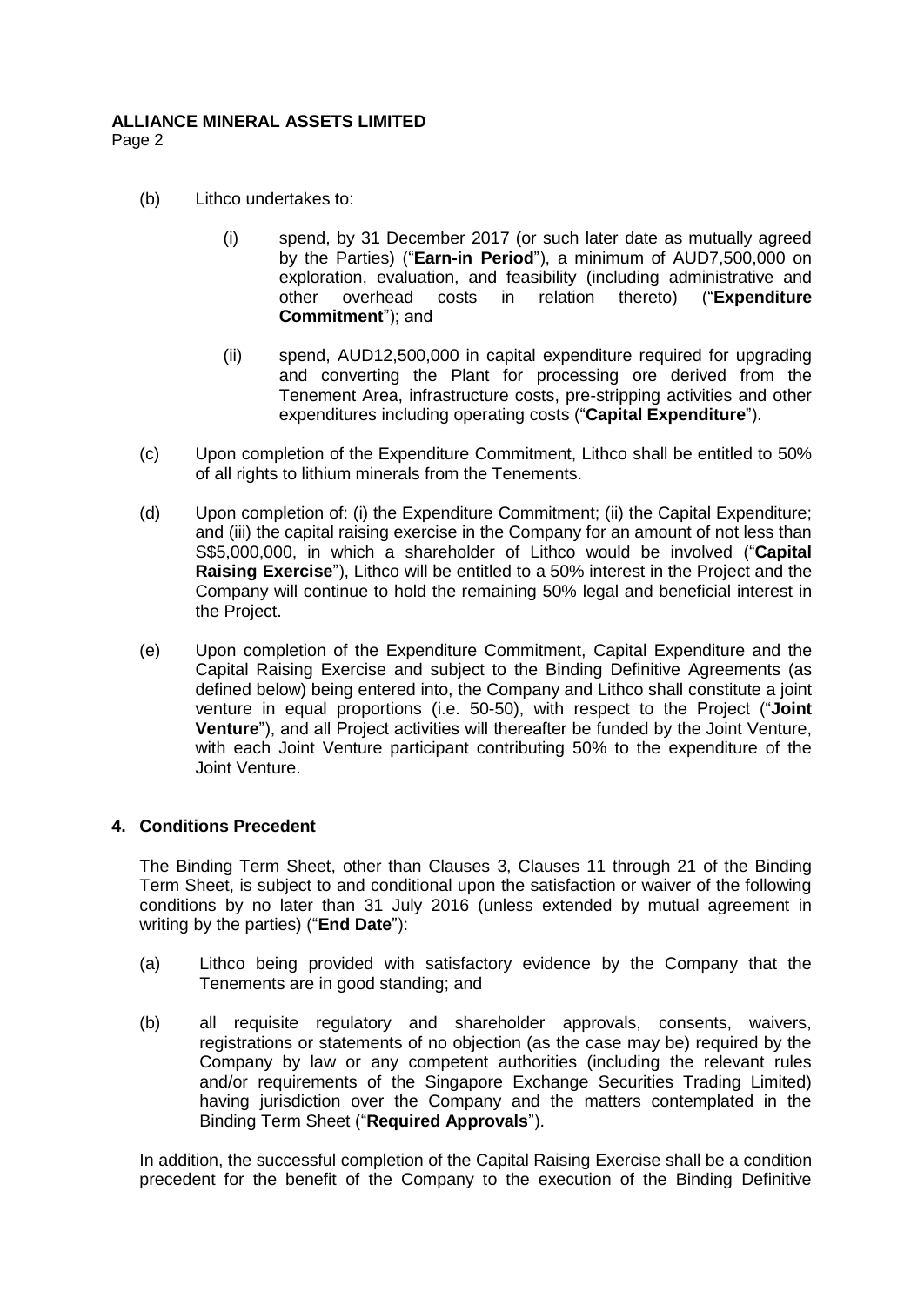Page 3

Agreements (as defined below). For the avoidance of doubt, if the Capital Raising Exercise does not commence within the 30 day period after execution of the Binding Term Sheet and those conditions set out in paragraph 4 of this Announcement are not satisfied or waived prior to the End Date, Lithco shall cease to be entitled to earn-in to the Project and no Joint Venture shall be formed. For clarity, the completion of the Capital Raising Exercise is itself conditional on obtaining the Required Approvals.

The Company must use its best endeavours to satisfy the condition in clause 4(a) and 4(b) above as soon as is practicable prior to the End Date.

#### **5. Execution of Definitive Agreements**

Notwithstanding that the Binding Term Sheet is legally binding and subject to the successful completion of the Capital Raising Exercise, the Company shall enter into formal binding definitive agreements including: (a) a farm-in agreement, (b) a joint venture agreement; and (c) any other document that the parties agree is required to give effect to the transactions contemplated by the Binding Terms Sheet with Lithco (collectively, the "**Binding Definitive Agreements**"), which terms shall, *inter alia*, be consistent with that of the Binding Term Sheet and contain additional terms and conditions that are customary for arrangements of this nature in the Western Australian mining industry, no later than 60 days after execution of the Binding Term Sheet.

The Company shall provide further updates on such Definitive Agreements, and will disseminate any such information to shareholders of the Company ("**Shareholders**") in a timely manner.

### **6. General**

The Board is of the view that the Binding Terms Sheet marks a major step forward for the Company to expand its core business of developing and exploiting Tantalite mineral resources in Australia.

Save for their respective shareholdings in the Company, none of the Directors of the Company has any interest, direct or indirect, in the Binding Terms Sheet. As far as the Directors are aware, no substantial shareholder of the Company has an interest, direct or indirect, in the Binding Terms Sheet and the Directors have not received any notification of any interest in the Binding Terms Sheet from any substantial shareholder.

The Company has received the support of its controlling shareholder, Living Waters Mining (Australia) Pty Ltd, which currently holds a 49.80% interest in the Company, to vote in favour of resolutions to be tabled to give effect to the transactions contemplated in the Binding Terms Sheet in the event that the approval of Shareholders is required.

### **7. Cautionary Statement**

Shareholders and potential investors of the Company are advised to exercise caution when dealing in the Company's securities as there is no certainty or assurance as at the date of this announcement that: (a) the Definitive Agreements will be entered as contemplated under the Binding Terms Sheet; (b) the Capital Raising Exercise would